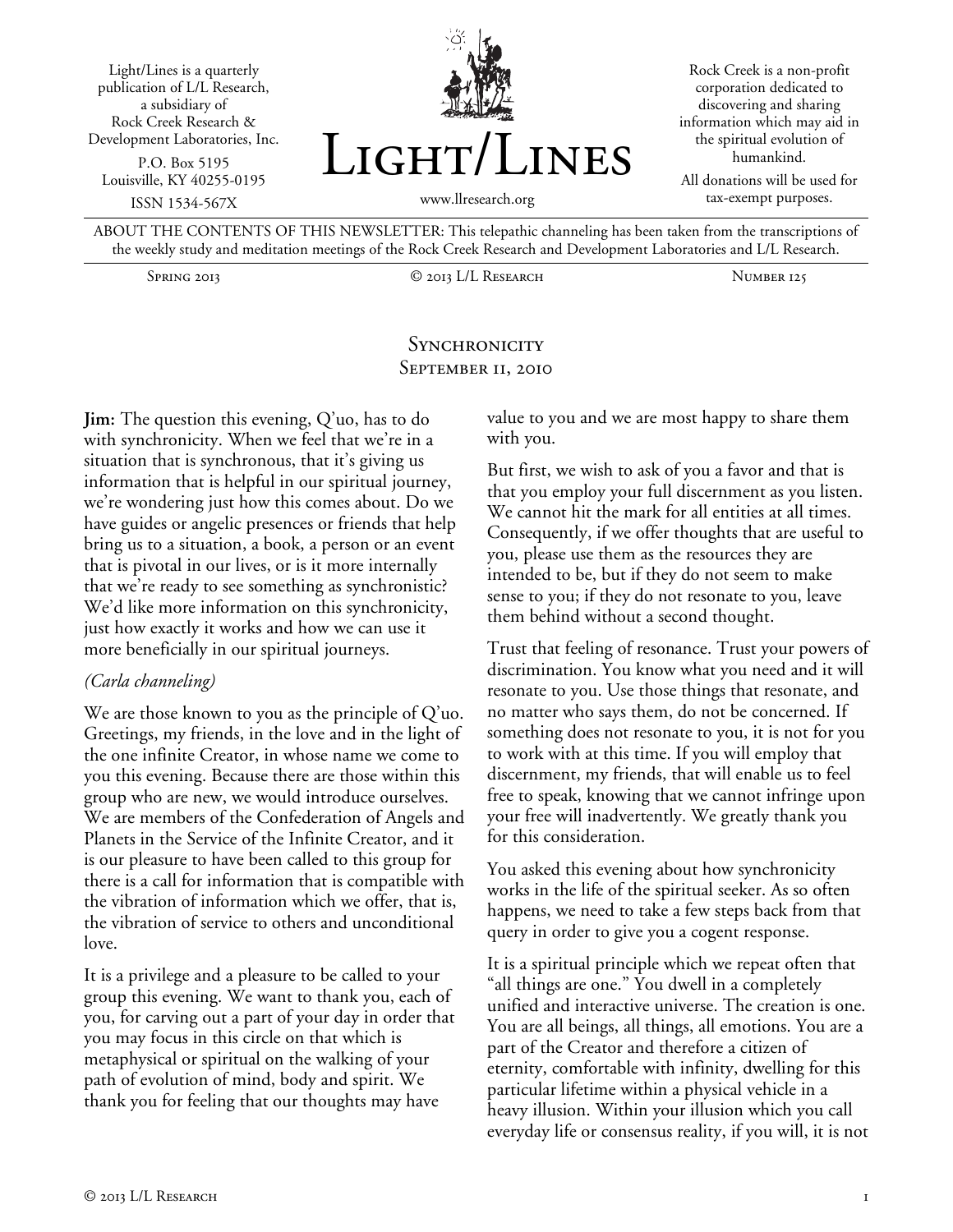obvious that all things are one. It is, in fact, counterintuitive to say that you are part of all you see and that all whom you see act as a hall of mirrors for you. Yet it is so.

And we speak to you at a time when your scientists have begun to tell you the same. That entire range of physics that includes the thought that the observer is part of the experiment infers the unity of all things. We do not limit this unity to other entities you would call human. It is as if all of nature, from the elements and the powers to the plants and animals, to the very air you breathe and the water that you drink, the fire that warms your heart and the earth under your feet, are dancing in rhythm. And you are either part of that dance and part of that rhythm or you have not yet awakened to the true state within which you actually dwell in the creation of the Father. It is as a beloved part of the one creation that you come by this affinity for synchronicity.

It is unknown to us when you first became aware that what you thought was your consciousness was, in actuality, a mish-mash of all of the politics and social training and enculturation that you have experienced as a child. We do not know when you took that first step out of the box, out of the matrix, but you have or you would not be here—you would not be seeking.

Once you wake up you move through many waters, experience many dark nights of the soul, because it is painful to learn new things. It is uncomfortable to experience that learning curve. You might do many things. You might read and read until you burn yourself out. You might meditate until you make yourself crazy. You might do any of a number of things which are as confusing as they are excellent.

But slowly you begin to dwell from time to time in silence—that silence in which you are able to hear that still, small voice that speaks in silence to your heart of hearts. And you begin to realize that this walk that you are walking is not a physical road. It is what this instrument would call, with her mystical Christianity, "the King's Highway." It is walked not in space/time but in the unseen worlds of time/space. That is where you, as a citizen of eternity, have never stopped dwelling.

Yes, you are in a physical vehicle and yes, you are deeply limited in your awareness by the heavy

chemical nature of that physical vehicle. But within you, closer than your breathing, is your consciousness. That consciousness, unlike your brain, is common to all. It is the consciousness of love, the Logos, the one Creator. And when you relax and allow the "monkey mind," as this instrument often calls the biocomputer with which you were born, that excellent choice maker and that slave driver—when you let that mind rest, the consciousness allows you to think differently, to see differently, to understand differently.

As your moments of silence build your new awareness you gradually realize that you cannot function with only your mind. You must use your consciousness as well if you wish to advance or evolve within the body. There are many ways to enter the silence. Some there are in this circle who are very comfortable with prayer. Others enjoy contemplation or meditation or walks in nature. Any way that is comfortable to you to tabernacle with the infinite One is that which you should do. There is no one good way to spend time with the Creator.

The thing that all these techniques have in common is silence. Silence is the key that opens the door to understanding.

One day you realize just how powerful you are and you decide that you are going to do things differently from now on. You are going to do what Søren Kierkegaard said, take a leap into faith.

Why would any rational, sentient being, leave the solid earth of that which can be proven, touched and seen and leap into the abyss of the mysterious and paradoxical? Why? Because that is where spiritual growth takes place. And the hunger and the thirst for spiritual truth is such that you must leave your childhood home of rationality and that which can be proven and you must seek in the shadowy byways of mystery.

It is a dark abyss. We see in this instrument's mind a picture of the old maps of the world when the popular belief was that your world was flat and that at its end a ship would simply sail off into the abyss. The writing on those maps was—not in English, of course, my friends—"There, there be dragons." There are indeed mighty denizens of the abyss of midair. Yet they are those which not only guard the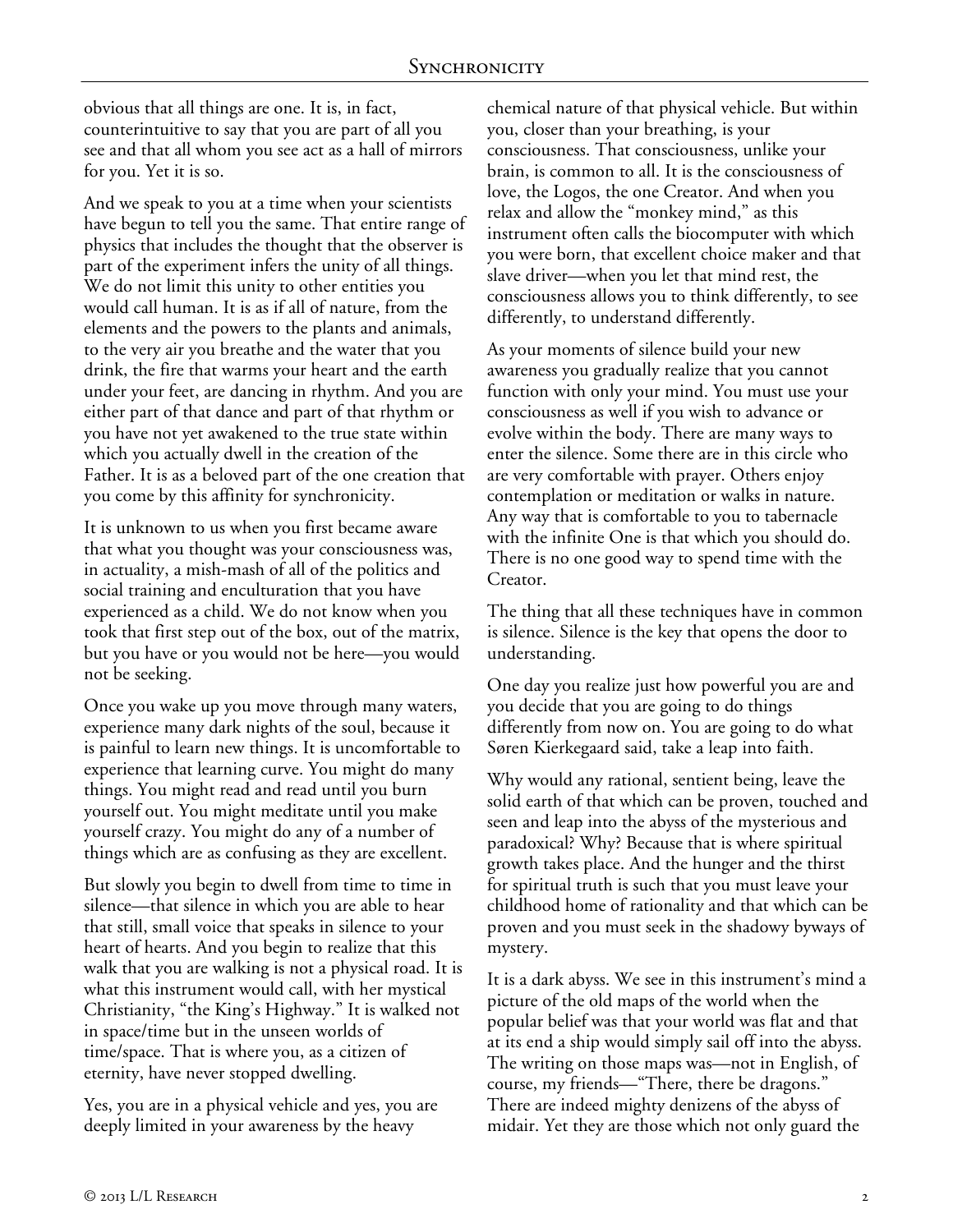treasures of love and understanding, but also guard you, each of you, careful to support you as you seek along the King's Highway, which is entirely in the abyss of midair.

When you have taken your leap into faith, when you have realized the power of your intention and your will and your desire, and when you have begun to set your intention to seek, to set your will to be a servant of the light and the love of the one infinite Creator, when you have awakened that magical part of yourself that knows that you can create your own creation and that which is forgiven by you is forgiven, and that which is not forgiven by you remains unforgiven, then you begin to be aware of the dance of Creation.

You dance with an infinite variety of energy as you dance in the Creation of the Father. Every rock, every stream, every tree, all those things that you think of as nature are dancing with you and are responsive to you. It is important to realize that first and second-density entities such as we just mentioned do not have to be asked in order for synchronicities to occur with them.

However, it is extremely helpful if you remember to thank the unseen guidance that you have, your higher self, your angels, those ministering beings that are attracted to you because of your energy, your vibration, your hopes, and your dreams. Ask them every day for their help and thank them for being with you. That frees them to enter more fully into the process of offering you synchronicities.

Now, here's the way that it works: once you have taken the leap into faith you set into motion a different set of rules. You are now awake, vibrant, magical, dancing with the energies around you, knowing that you are a part of all that there is and that all that there is loves you as you love all that there is.

Thusly, when you have a thought, it doesn't simply roll around in your head and go "clunk" like a gutter ball at the bowling alley. The thought moves out into the dance. And that which wants to respond to that thought begins to find ways to enter into your reality. Entities meet. There is a song on the radio that says, "Yes, that thought that you were thinking just then is very good. Keep that up."

Your totem might show up! And if you do not know what your totem is, simply become aware of what tree you were drawn to, what bird speaks to you, what force of nature pulls at you and feels like something you want in your life, whether it be bird, beast, crystal or tree. That kingdom, that nature spirit of tree or bird or beast or rock, will find a way to show up in your reality to underscore or emphasize a train of thought and help you to begin to build a personal store of intelligence.

Now, you see, that which is spiritual or metaphysical must be learned by you without proof. You will find that when things are truly oriented to the spiritual there is no way of proving it that people will believe. It is useless to try to find proof. Yes, this or that or the other phenomenon may well be real. It does not matter. There is no other entity that you have to convince. What you are attempting to do is orient yourself once you have left the box.

It's a larger universe. It's a puzzling universe. It often seems chaotic. Therefore, it is very helpful to have these subjectively interesting phenomena take place, these synchronicities of which we were speaking. Once you begin to become aware that synchronicities are valid and are your means of determining what is true and what is not, you will energize that interaction with the creation and you will find synchronicities occurring thick and fast, almost to the point where you cannot sit down at the end of the day and remember them all. Pay attention to all of those which you can. They are there to help you build your subjective awareness of the truth.

One more thing that we would say before we open this meeting to further queries. It is an understandable response [which you may have] to this exciting, magical thing that you have discovered, synchronicity. It creates within you a feeling of validation and support and you would like all of those for whom you love and care to have that same experience.

My friends, we ask you to take a step back whenever the urge to preach to those who have not asked for your preaching overtakes you. Close your mouth, open your eyes of love and listen to your loved ones, your acquaintances, those whom you would help. Do not relate to them by what you know. Relate to them with love and respect. Listen to that which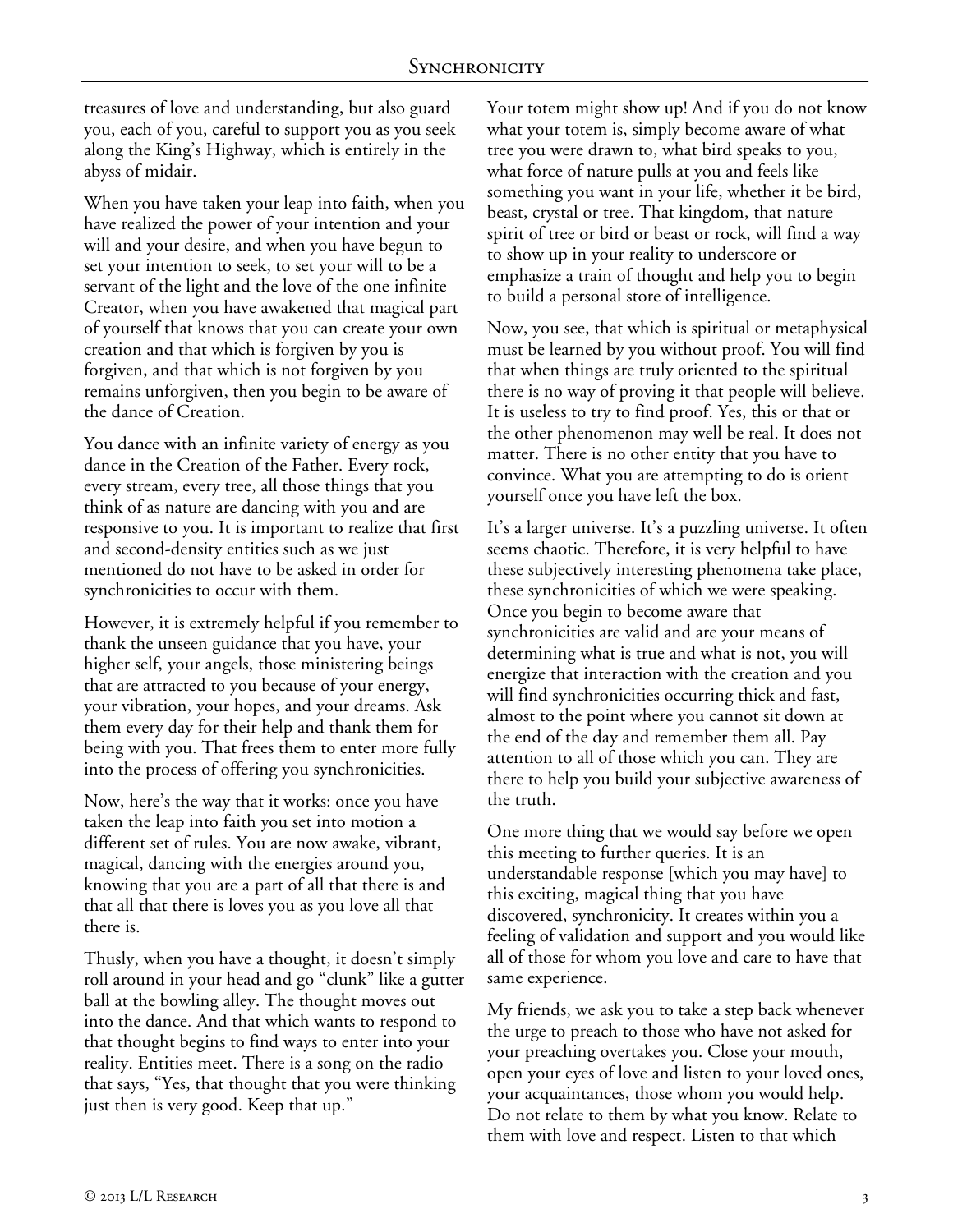they have to say. If there is no opening for all of these wonderful things that you have learned lately, so be it. Amen, Alleluia. You still are a being whose very essence is love.

Let the love shine. Find ways to support and encourage and nourish and nurture. And lose all hope of being that awakening factor that will bring them into a happier state. You may drop a thought here and there, as this instrument is fond of saying, like Johnny Appleseed. But remember, he ate the apple first. Those things that you were going to say to another, say them to yourself. And when you have eaten that wonderful apple with its delicious thoughts and concepts, toss it over your shoulder. Let it fall where it will. Do not look back. It is not your job to enlighten any but yourself.

Now, if there are those who would ask you questions, feel free to offer all that you have to offer in those regards, but make a clear distinction in your mind between responding to an asked question and sermonizing to those who have not asked for a sermon. What will affect those about you is not your knowledge. It is that which shines through you, the love of the Creator.

To live a life that supports spiritual seeking, we do recommend that you find ways to meet your Creator in the silence on a daily basis. There are some who love this experience of the silence so much that they spend much time there and there are others who find it challenging to dwell in the silence without some focus. If that be true, walking in nature is often very helpful because there are various foci for your eyes and your ears—may we say, my friends, not the iPod or the boom box. Let the silence prevail and you will find it speaking to you. And then when you come out of that silence, sing, my friends! Laugh and love and feel the joy of being in this creation, a child and heir of the infinite One.

We thank the one known as Jim for creating that query. And at this time we would open the session to any follow-up that he may have. Is there a followup, my brother? We are those of Q'uo.

**J:** Q'uo, I do not have a follow-up question. A follow-up question I considered asking you just answered! And I appreciate that very, very much. Thank you so much.

We are those of Q'uo, and, my brother, we thank you with hearts wide open.

May we ask, then, at this time if there is another query from this group before we leave this instrument? We are those of Q'uo.

**Questioner:** Can you tell me more about this strange language that I speak and what the purpose is behind it?

We are those of Q'uo, and are aware of your query, my sister, and would be glad to share with you a limited amount concerning this—and we say limited because we would not walk for you upon this path. We would not learn for you. Therefore, we will attempt in a general sense to give you some thoughts that may be helpful.

As this instrument was saying before the meditation, when one is willing to see the self as an instrument that can receive and send out thoughts, one discovers that one can put oneself in progressively focused states in which the focus is not in the physical but in the metaphysical world. The focus upon vibration itself is especially apt to bring one into a state in which one is very vulnerable to vibration.

There are many, many aspects to this study of that which there is to pick up from the physical universe which holds and nests within its atoms, shall we say, the entirety of all the unseen worlds. Therefore, there is an enormous population of those who would wish to communicate with those who are sensitive and can pick up that signal that is coming through. This instrument recalls the one known as Willie [Nelson] who said that he never had to make up a melody. He would just pick one out of the air because they were singing all the time.

Consequently, all kinds of people, in all kinds of ways, wish to communicate with those who are within the domain of the Earth world. For the most part, only those vibrations are able to penetrate the chemical physical vehicle enough to be heard and to express which are compatible with your basic vibrations. This gives a certain amount of protection. But in general, the experience of speaking in a language you do not know spontaneously is an artifact of the phenomenon where you have picked up a thought form or an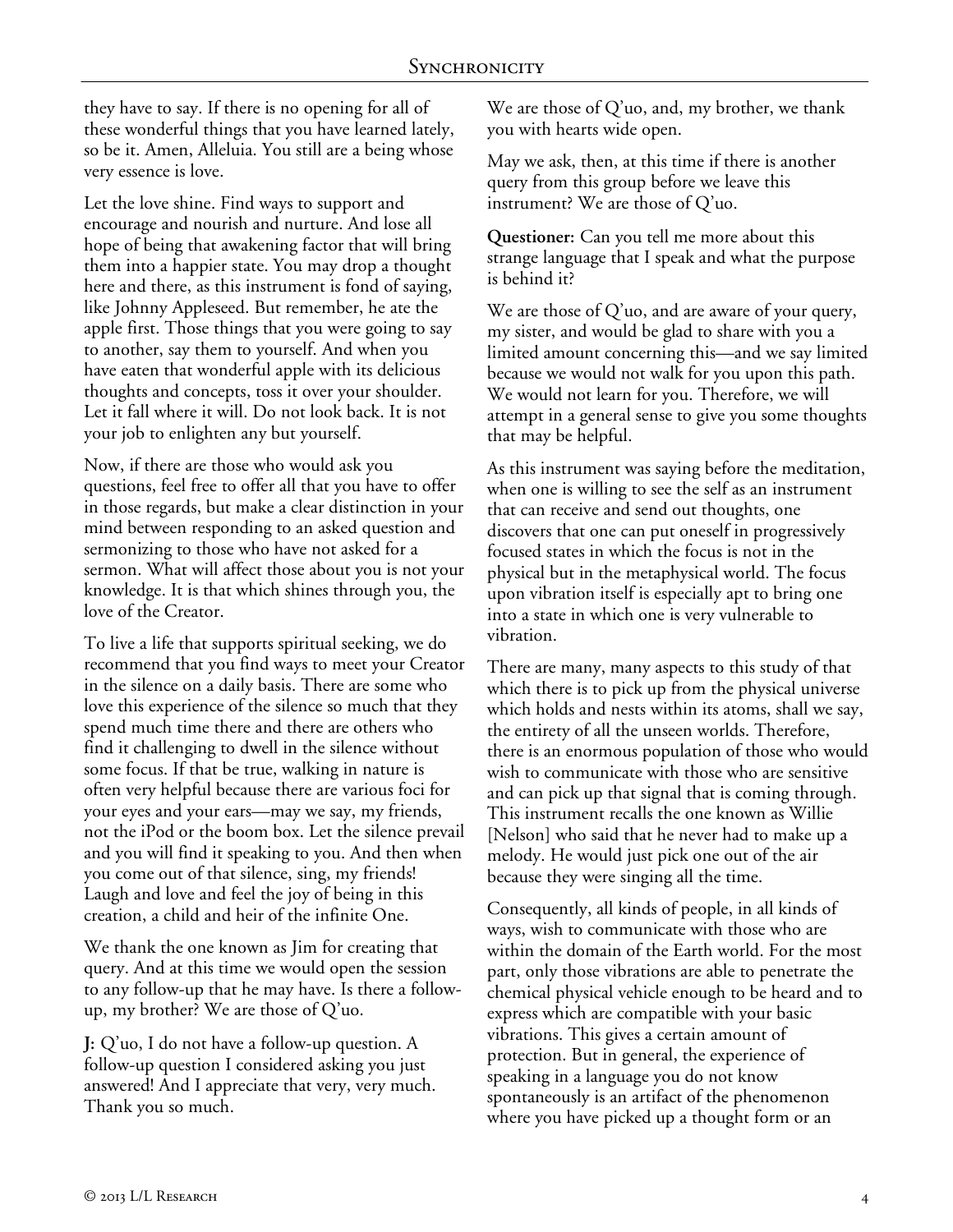entity—in their effect upon you, these two are interchangeable—which is happy to communicate either in essence, that is to say with vibrations made with your voice and your wind, your breath, or in an actual language, either of this world or not.

The experience itself is impressive to the one who experiences it because it is part of that general collection of intelligence of which we were speaking. It validates the fact that there is more in heaven and earth than was dreamt of in your philosophy, Horatio. This instrument always gets that quote wrong, but perhaps you know what we mean.

In a subjective sense it is a strengthening, validating experience. The side of it that is not helpful is that you cannot bring it back and share it with people. If it has given you joy, you can say, "It has given me joy," but you cannot share that joy.

This is true of all psychic experiences. They are for you, for you alone, and they can impress you deeply, yet you cannot bring another with you on such a journey. This is as it should be, my sister. Let that facet of it be acceptable to you, for you would not wish to learn for others any more than we wish to learn for you.

How you wish to treat this phenomenon, what energy you wish to give to it and so forth, these are the province of your will, your desire, and your consciousness. Take it into your heart in silence, and on the side, of mind and rational thinking and so forth.

We are aware that you are intending to come back to this instrument's teaching concerning channeling, and we feel that you will find much of interest in that which she has to say at that time. It is good to apply the mind to that which is before you—analyze it, think about it, interpolate, project, all of those things that the mind does so well. Simply do not allow the mind to run you. It is a horse to be ridden and enjoyed. It is not a slave master and you are not a slave. Take up the reins of your mind and do not allow it to gallop away with your consciousness. For it will lead you into dead ends, into blind alleys that have no outlet and that are not satisfying. Move, when you are working spiritually, always within the kingdom of consciousness.

May we answer you further, my sister? We are those of Q'uo.

**Questioner:** Thank you.

We thank you, my sister. May we ask if there is another query in this group? We are those of Q'uo.

**J:** If it is appropriate to ask this question, I would appreciate an answer. I'm wondering about the asthma I get around animals and how sometimes in the past it's been severe, and sometimes it doesn't seem to be as severe. I'm just wondering if there is a purpose for this in my life. I'd appreciate an answer. I'm assuming that if I ask for the purpose that would be infringing on my free will and my right to learn this on my own, but I suppose I'm looking for some validation that there is a purpose to which I should pay attention.

We are those of Q'uo, and are aware of your query, my brother. You anticipated our need to speak more generally than perhaps you would wish, but we can certainly offer you some food for thought. Get your fork and knife ready!

My brother, there are often ways in which your higher self and you, before the incarnation, determine a system of fail-safes. These may be mental limitations, emotional limitations, or physical limitations. When you move a certain degree off the path, when you've become enough distracted from that which you, in your soul stream, wish to learn within this lifetime, that a kind of default setting gets activated.

With this instrument it has been activated since before she even was born and has to do with the physical. In many others it may be physical, it may be mental, it may be emotional. But there are those signs which the one who pays attention will note that it is time to turn within and to release all thoughts of worry and tension so that you may do the inner work and the tuning, as this instrument calls it, of returning to that state of mind which you wished to pursue before incarnation in order that you may find balance within your chakra body, to use a shortcut term, so that, for instance, if you become too involved in the politics and power games that have to do with job, marriage, family and so forth, something will occur to let you know that it is time to do some inner work.

You do not have to leave your life in the world in order to do this. It's a matter of taking a day or two,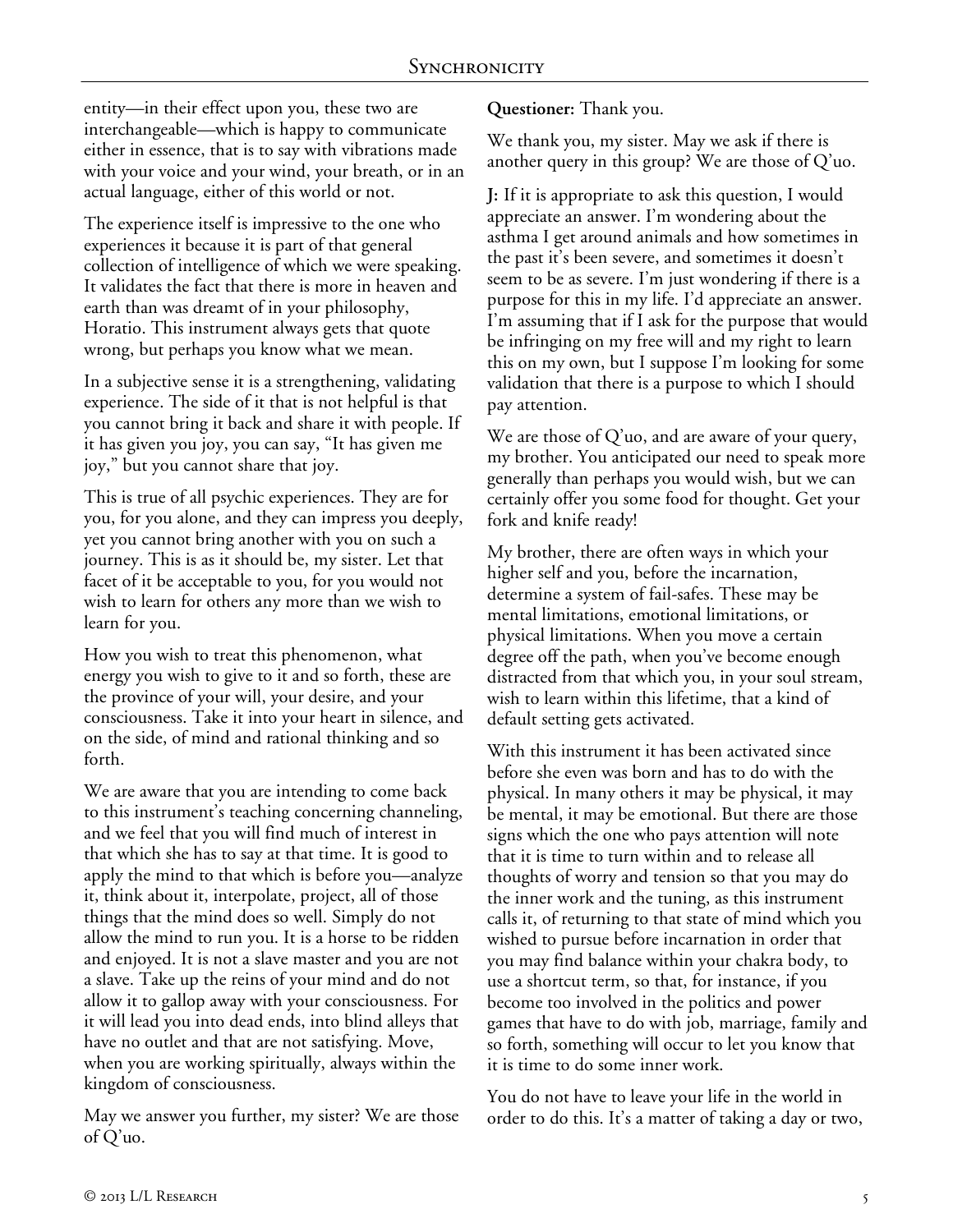or however [long] that which you call asthma might ask you to take, and gently, without judgment for yourself, move into that silence and let yourself be flooded with love. Indeed, it takes only a moment once you have practiced.

It is always worth noting, when there is a physical ailment or when there is an emotional difficulty or mental difficulty that triggered it, where your mind has gone and where you would like it to stay. Then it is a matter of opening your arms and embracing yourself, loving yourself through and through, precisely the way you are.

This is not an exercise in any kind of judgment. It is an exercise in acceptance, love, blessing and inclusion. It is in no sense a punishment. Rather it is the nudge of spirit encouraging the entity with a listening heart to attend to the unseen portions of his walk in faith.

May we answer you further, my brother? We are those of Q'uo.

**J:** No. Thank you, Q'uo. I'm pretty grateful for your answer.

We thank you, my brother. May we ask if there is another query at this time? We are those of Q'uo.

**R:** I have a query, Q'uo, and it is about the support of this instrument. If you can share with Carla and us some things that perhaps bring [her help] that we can keep in mind as we try to support her in her work of channeling, and as Carla tries to support herself to continue the sharing of information that comes through this channeling, we would appreciate it.

# *(Side one of tape ends.)*

# *(Carla channeling)*

There are a few simple things which you may do. See her clearly, love her dearly, and tell her the best truth you know. Everyone is equally special. Everyone has gifts to give. And everyone deserves your best. In order to serve, you have to begin with yourself, so see yourself clearly, love yourself dearly, and tell yourself the best truth you know. And this shall instill in you the perfect response system for supporting others.

May we answer you further, my brother? We are those of Q'uo.

**R:** I think you answered a lot deeper than I first thought. I could feel it as you were speaking. Thank you. I was after more suggestions that the instrument could use as she prepares for these sessions. Can you speak to it?

We are those of Q'uo, and, my brother, were we to speak to how this instrument prepares for sessions, we would indeed be infringing upon her free will as she focuses every attention upon that very question whenever she begins to channel. She is well aware, and we can easily say this without infringing upon her free will, that the basic spiritual principle to hold in mind as one begins to tune for channeling is that all entities at all times are instruments. For what shall you be channel? For what shall she be a channel, whether she tunes for contact with us or tunes for contact with the world at large?

To take oneself seriously is to take upon oneself the living of a life that will support the channeling. This the instrument knows. This we may say without fear of infringing upon her free will.

May we answer you further, my brother? We are those of Q'uo.

**R:** Thank you for answering that. I do not have any question on that topic, but you mentioned something about conjugating your name and I'm not sure if that was a joke or if you actually meant it. I don't speak Latin. I believe you have picked a name that comes from that language.

We are those of Q'uo, and, my brother, we were indeed making what could kindly and charitably be called a pun. We apologize for our frivolous nature. The word "Q'uo" is indeed a part of the language of Latin, which is much conjugated. However, my brother, the apostrophe is our very own! May we ask if there is a final query at this time? We are those of Q'uo.

## *(Pause)*

l

We are those of Q'uo, and from the resounding silence that we hear through this instrument's admittedly often dim ears, we ascertain that we have

 $1$ <sup>1</sup> The original contretemps was lost as the tape was turned over.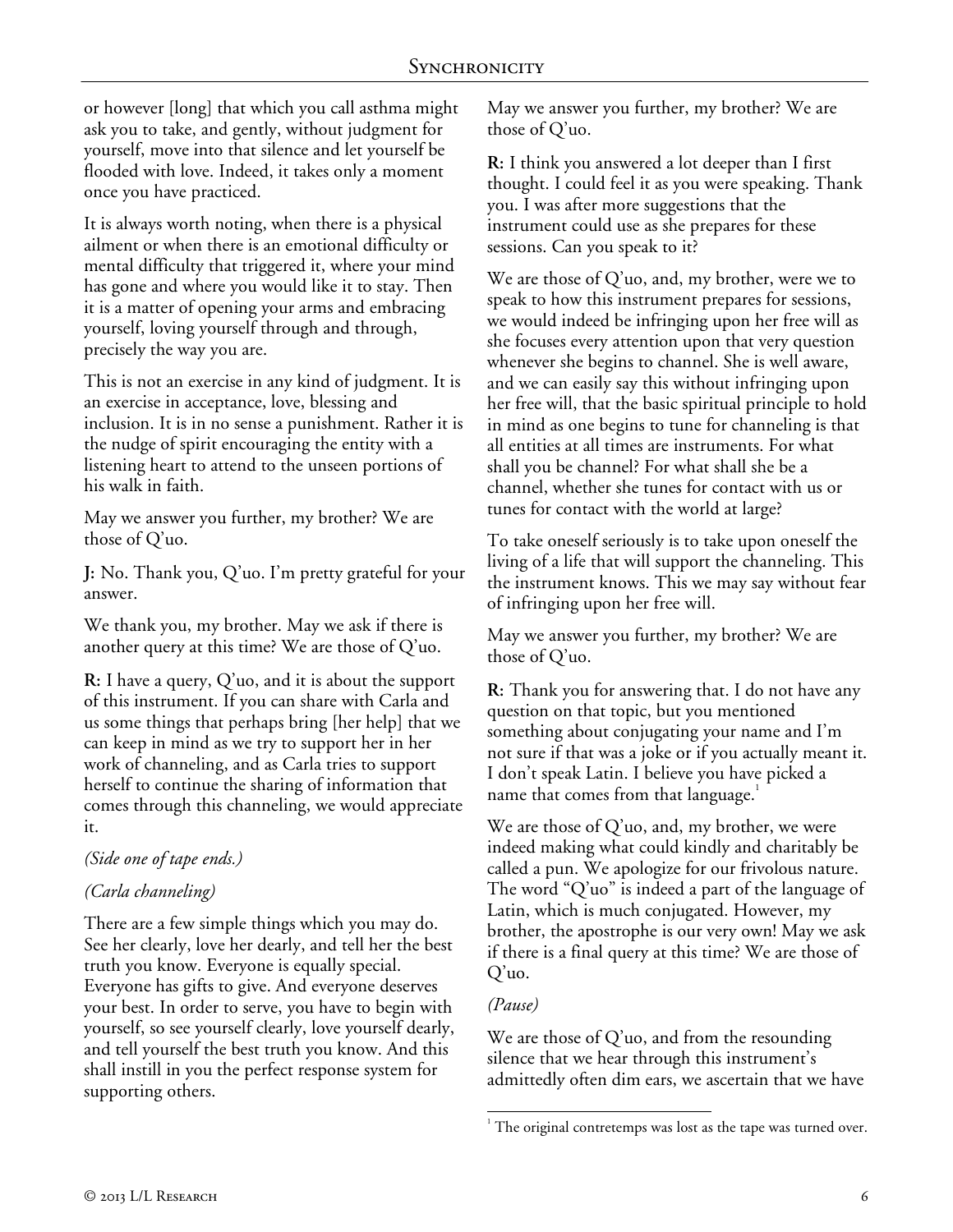exhausted the queries in this group at this time. Thusly, we pause only to let each of you know what a joy it is to meditate with you. You are so beautiful, my brothers. That wonderful way that you color the light that comes through you from the Creator with your personality and your character is simply wonderful. And as you have blended your energies this evening and created a dome of light that is far higher than this dwelling place, we are in awe of your courage, your intentions, and your beauty. Thank you.

At this time we will leave you, as we found you, in the love and in the light of the one infinite Creator. It has been a joy sharing our humble thoughts with you. We leave you. We are those of Q'uo. Adonai. Adonai.

## **Notes to Our Readers**

Delightful drifts of daffy-down-dillies are flooding our yard with spring's sunshine here at Camelot and we send each of you, dear seekers, our biggest equinoxial hug! Is it not wonderful to contemplate the coming anew of the light? Every year about this time, we begin to find it possible to believe that warmth and expansion are really possible – that winter may finally let us out of its grip. And it feels so good!

What's happening with Carla's operation, you may ask. For the longest time, nothing has occurred, because right before it was scheduled to take place, on February  $22<sup>nd</sup>$ , the good doctors found themselves dubious about my heart function so the lumbar procedure was deferred while I had heart tests done. Happily, I passed them well, and since then have been waiting and waiting. Our best guess is that the removal of the L-5 disc will be done around the end of April.

Meanwhile, I have been enjoying a new motorized wheelchair I got for inside the house, an "offloading" one that helps keep me free of bedsores and enables me to work in the office, do a little cooking for my beautiful husband and visit with folks in the living room. I am so excited about having one at last, and give Medicare my deepest thanks.

Gary traveled to Taiwan earlier this month and offered four speaking engagements there, telling folks about *The Law of One* and representing us

most ably. He had a wonderful time. We could not have done it without the great planning of Terry Hsu, a longtime volunteer and L/L seeker as well as our honored friend. Gary saw Scott Mandelker as well while there. Scott works with clients, counseling along lines suggested by our material, and we have known Scott for over twenty years now, so it was good to make that connection again. In addition to Gary's labors, he and Trish, his fiancée, enjoyed a couple of days of true vacation on the southern coast of the island in Kenting, where they were most impressed by the natural beauty.

In February we had a meeting that was the first of its kind, an L/L Research Staff Meeting. About us we gathered some of our closest volunteers. We had to leave so many good people out, because our living room can only hold so many people! We met in order to reflect on the nature, purpose, and mission of L/L Research, and to consider how we may continue to serve in the future. At this meeting we met our new editor, Edgard, for the first time – having journeyed all the way from Brazil. Our Facebook manager, Lana of Sweden, and one of our Bring4th moderators, Aaron of Colorado, romantic partners together, were able to reunite after being painfully separated for a time. Our Board of Directors was in attendance, including our seldom seen but steady and loyal friend and Veep, Morris. And there were others near and dear to L/L Research, including our beloved webmaster, Steve E.

We are starting the first stages of implementing the many good ideas that were proposed at the Staff Meeting. Committees are being formed to develop ideas in the areas of creating an L/L journal, teaching various subjects, spiritual community, gatherings, and many other ideas. It is so very exciting to pose the question: "How may we serve our seekers better?" But it is even more exciting to hear the flood of good thoughts, and see people stepping up to the plate to flesh out these ideas and manifest them. L/L Research is a labor of love from beginning to end, and how beautiful it is to see this love in action.

Next we write to you, the L/L staff in Louisville will have increased by one! Austin B., one of our two Bring4th moderators, has accepted our invitation to join forces in our mission to be of service to spiritual seekers. In addition to the increase in light output or